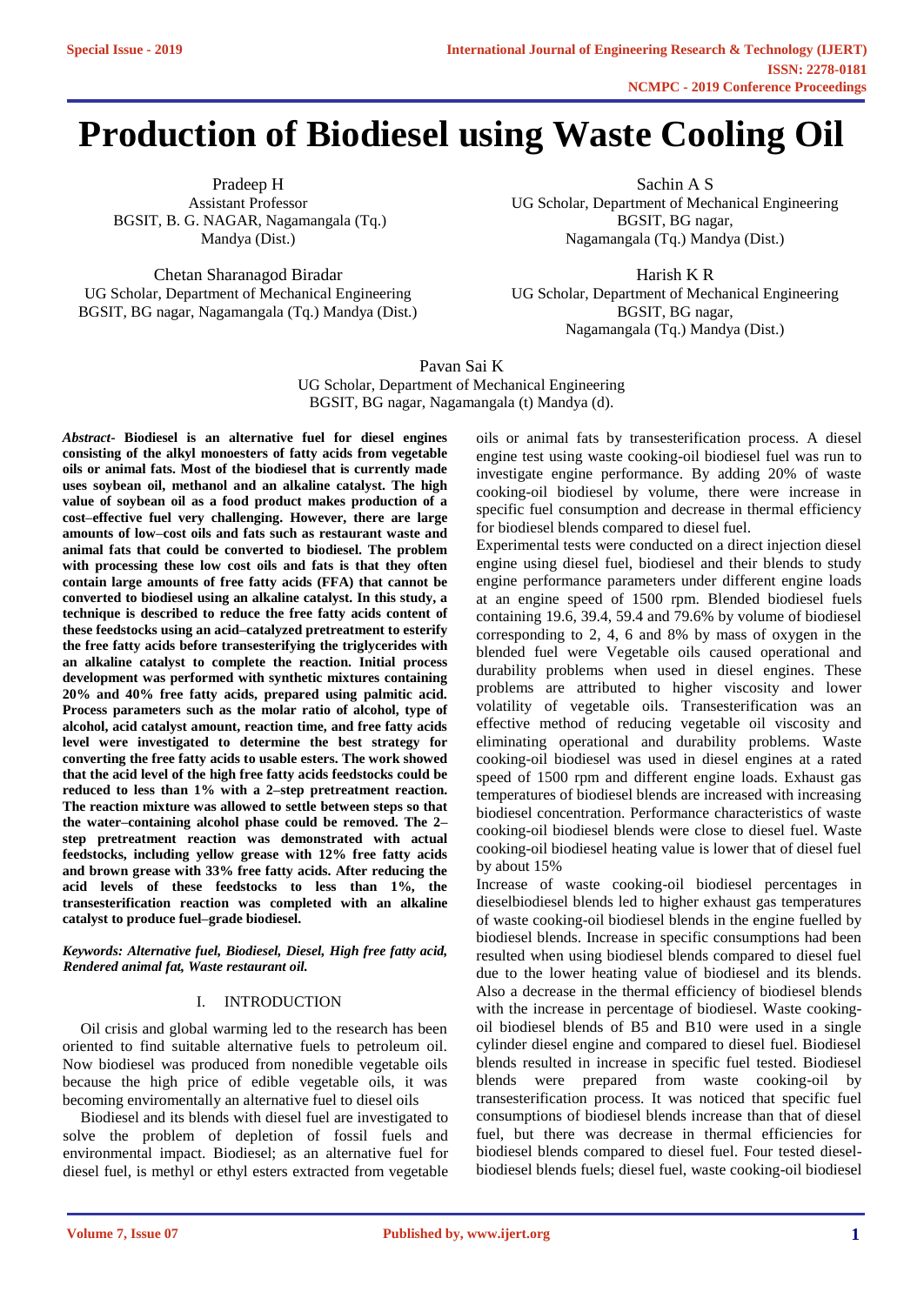(B5), waste cooking-oil biodiesel (B20), and waste cookingoil biodiesel (B30), were investigated in a diesel engine at different engine loads. Specific fuel consumptions were found higher for biodiesel blends because biodiesel has lower heating value compared to diesel fuel.

Waste cooking-oil biodiesel blends with diesel fuel of 20, 40, 60 and 80% by volume had been tested in a single cylinder, water cooled diesel engine. Exhaust gas temperatures for biodiesel blends were higher compared to diesel fuel. The experimental results proved that lower and medium percentages of waste cooking-oil biodiesel can be substituted for diesel fuel. Chemical and physical properties of waste cooking-oil biodiesel fuel produced by transesterification are near to diesel fuel. Experimental results showed an increase in specific fuel consumption and a reduction in the engine thermal efficiency compared to diesel fuel due to the oxygen content and the lower calorific value of biodiesel compared to diesel fuel.

Waste cooking-oil biodiesel was derived from used cooking-oils by transesterification method which used to reduce viscosity of waste cooking-oil. Diesel oil was blended by waste cooking-oil biodiesel with ratio of 25% on volume basis and was tested in a single cylinder diesel engine at different engine loads and rated speed. Specific fuel consumption for blend B25 increased up to 5.69% compared to diesel fuel. Thermal efficiency for blend B25 was lower than that of diesel fuel.

The current work studies the operation of waste cookingoil biodiesel blends with diesel fuel in diesel engine without any hardware modifications. Transesterification process was used to obtain biodiesel from neat waste cooking-oil. Measured physical and chemical properties of waste cookingoil biodiesel blends were near to diesel fuel. This study aims to investigate the effect of waste cooking-oil biodiesel blends (B10, B20 and B30) with diesel fuel on performance and exhaust emissions of a diesel engine at different engine loads.. CO, NO<sub>x</sub>, HC and smoke emissions were measure and compared to diesel fuel.

## II. MATERIALS AND METHODS

## *A. Biodiesel production process*

Waste cooking-oil (waste sunflower oil) was used to produce biodiesel by using trans-esterification method.

Table 1: Physical and chemical properties of biodiesel blends compared to diesel oil using ASTM standards.



Fig. 1. Schematic diagram of the experimental setup.

Transesterification method was conducted using a conical equipped with a reflux condenser and thermometer with magnetic stirrer. The flask was charged with waste cookingoil and preheated to 65 C. Sodium hydroxide (NaOH) 1% by weight of waste cooking oil; as a catalyst was dissolved in methanol solution of 6:1 M ratio methanol to waste cooking oil. Meth-oxide solution was set in a flask for 1.5 h to react. Then mixture was poured into a separating funnel to separate glycerol from biodiesel. Biodiesel is then washed three times, using warm water with 5% acid then with water. The residual methanol, catalyst and water were separated from biodiesel using a rotary evaporator at 80 C. Waste cookingoil biodiesel methyl was dried at 100 C. Biodiesel is mixed with diesel oil at different proportions of 10, 20 and 30% by volume. Density, flash point, Cetane index and calorific value of biodiesel blends were measured as shown in Table 1.

| <b>Properties</b>                          | <b>Method</b>          | <b>Diesel</b><br>oil | <b>B100</b> | <b>B10</b> | <b>B20</b> | <b>B30</b> |
|--------------------------------------------|------------------------|----------------------|-------------|------------|------------|------------|
| Density at<br>15.56 C<br>kg/m <sup>3</sup> | <b>ASTM D-</b><br>4052 | 830.3                | 892.6       | 856.4      | 855.8      | 856.6      |
| Flash point,                               | ASTM D-<br>92          | 72                   | 176         | 69         | 60         | 62         |
| Cetane index                               | <b>ASTM D-</b><br>976  | 60.22                | 63.63       | 59.53      | 60.71      | 62.11      |
| Calorific<br>value kJ/kg                   | <b>ASTM D-</b><br>224  | 47,108               | 42.835      | 47,021     | 43,953     | 43,325     |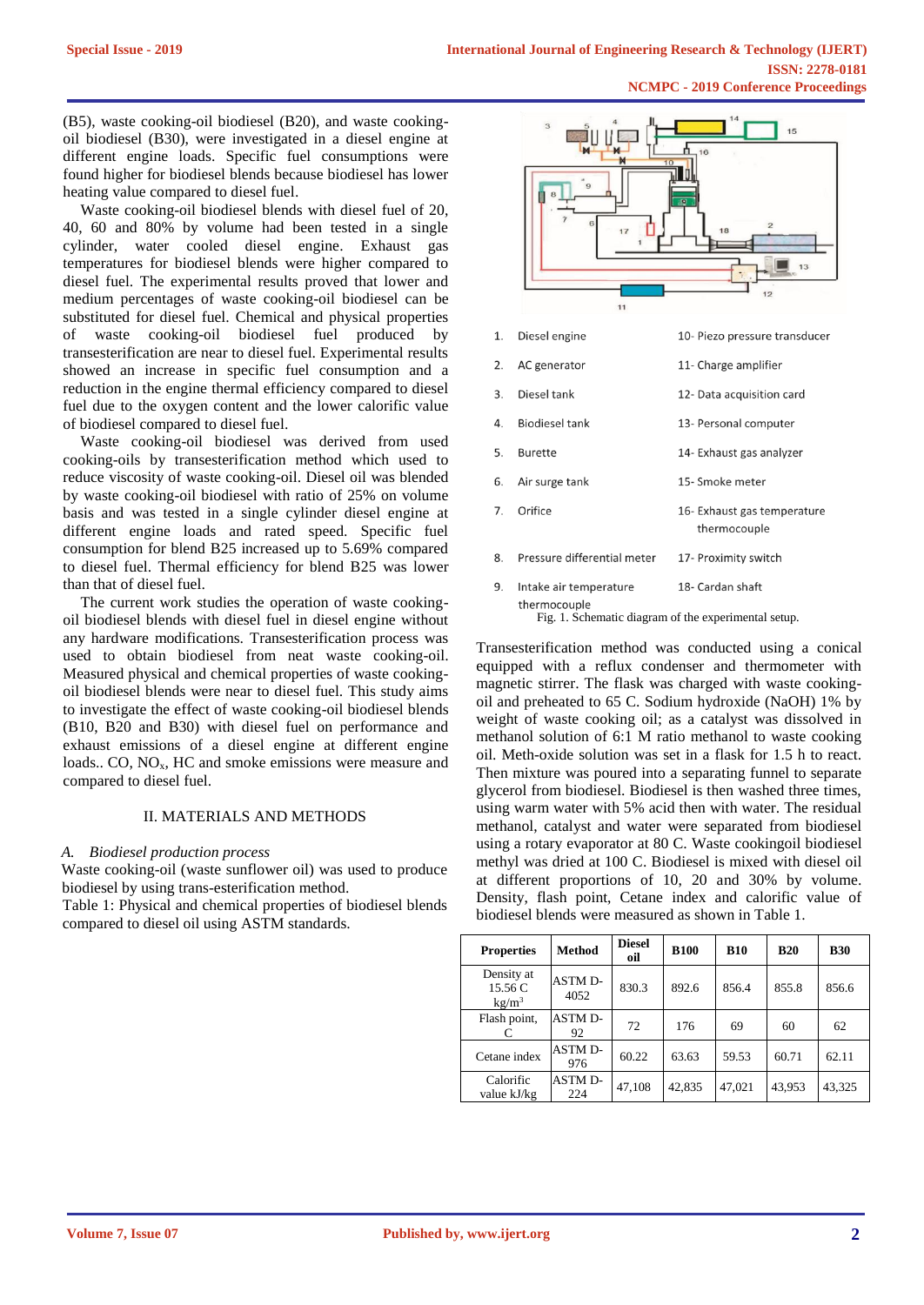# *B. Experimental set up*

The experimental run was carried out using a Kirloskar make, single cylinder, four strokes, and direct injection diesel engine with a developing power of 5.775 kW at 1500 rpm at National Research Centre, Engine Research Lab. Fig. 1 illustrates a schematic diagram of the experimental setup. Technical properties of diesel engine are showed in Table 2. Maximum electric power output is 10.5 kW for AC generator is coupled directly to the test engine to determine engine output brake power. The intake airflow was measured by sharp edged orifice mounted on the side of air box to dampen pulsating airflow into engine. A Utube manometer was used to measure the pressure drop across the orifice. Thermocouple probes of type (K) were used for temperature measurements at different locations in the experimental set up such as intake air manifold and exhaust gas. Two fuel tanks of 5 L capacity were mounted fuelling the engine with diesel and biodiesel fuels. One burette with stopcock and two way valves was mounted for fuel flow measurements and selecting between both diesel and biodiesel fuels. OPA 100 smoke meter and MRU DELTA 1600-V Gas Analyzer were used for the measurements of smoke opacity and exhaust gas concentrations (CO, HC,  $CO<sub>2</sub>$  and NO<sub>X</sub>). The experiment was carried out by varying engine load from zero to full load maintaining constant rated speed of 1500 rpm throughout the experiment.

| Table 2 |  | Engine specification |
|---------|--|----------------------|
|---------|--|----------------------|

| Engine parameters                  | Specifications    |  |
|------------------------------------|-------------------|--|
| Type                               | DEUTZ F1L511      |  |
| Number of cylinders                |                   |  |
| Number of cycles                   | Four stroke       |  |
| Cooling type                       | Air cooled        |  |
| Bore (mm)                          | 100               |  |
| Stroke (mm)                        | 105               |  |
| Compression ratio                  | 17.5:1            |  |
| Fuel injection advance angle       | 24 BTDC           |  |
| Rated brake power (kW)             | 5.775 at 1500 rpm |  |
| Number of nozzle holes             |                   |  |
| Injector opening pressure<br>(bar) | 175               |  |

# III. RESULTS AND DISCUSSIONS

A. Effect of waste cooking-oil biodiesel blends on CO<sub>2</sub> emissions

Fig. 2 showed the variation of  $CO<sub>2</sub>$  emission with engine load for waste cooking-oil biodiesel blends.  $CO<sub>2</sub>$  emission is more for biodiesel and its blends than that for diesel fuel. The rising trend of  $CO<sub>2</sub>$  emission with engine load was due to the higher fuel entry as the load increased.  $CO<sub>2</sub>$  emissions for diesel-biodiesel blends were higher than diesel oil and it is increased with the increase in blend proportion.  $CO<sub>2</sub>$  emission increase was due to higher oxygen content in biodiesel blends.

B. Effect of waste cooking-oil biodiesel blends on CO emissions

CO emissions variations with engine brake power are shown in Fig. 3. CO emissions decreased with increasing of engine brake power at lower loads and then increased at higher loads. Decreases in carbon monoxide emission for biodiesel blends were due to more oxygen molecules and lower carbon content in biodiesel blends as compared to diesel fuel which lead to better combustion. The presence of oxygen in waste cooking-oil biodiesel blends is helpful for better combustion and reduction of CO emissions.

3.3. Effect of waste cooking-oil biodiesel blends on  $NO<sub>x</sub>$ emissions

Variation of NOx emissions for waste cooking-oil biodiesel blends with respect to engine load are shown in Fig. 4. NOx emissions increased with the increase in engine load for all fuels due to increase of fuel burned and the cylinder temperature which is responsible for thermal (or Zeldovich)  $NO<sub>x</sub>$  formation. Rate of  $NO<sub>x</sub>$  emissions formation in diesel engines is a function of adiabatic flame temperature which is closely related to the peak cylinder temperature. Higher adiabatic flame temperature, higher cylinder temperature and oxygen content in biodiesel led to higher  $NO<sub>x</sub>$  emissions. Increase in  $NO<sub>x</sub>$  emission for waste cooking-oil biodiesel blends was due to increase of oxygen content in biodiesel blends and higher cylinder temperature compared to diesel fuel.  $NO<sub>x</sub>$  emissions for waste cookingoil biodiesel blends increased with increase of biodiesel volume percentage.



Fig. 2. Variation of CO2 ratio with engine load for waste cooking-oil biodiesel blends.



Fig. 3. Variation of CO emission with engine load for waste cooking-oil biodiesel blends.